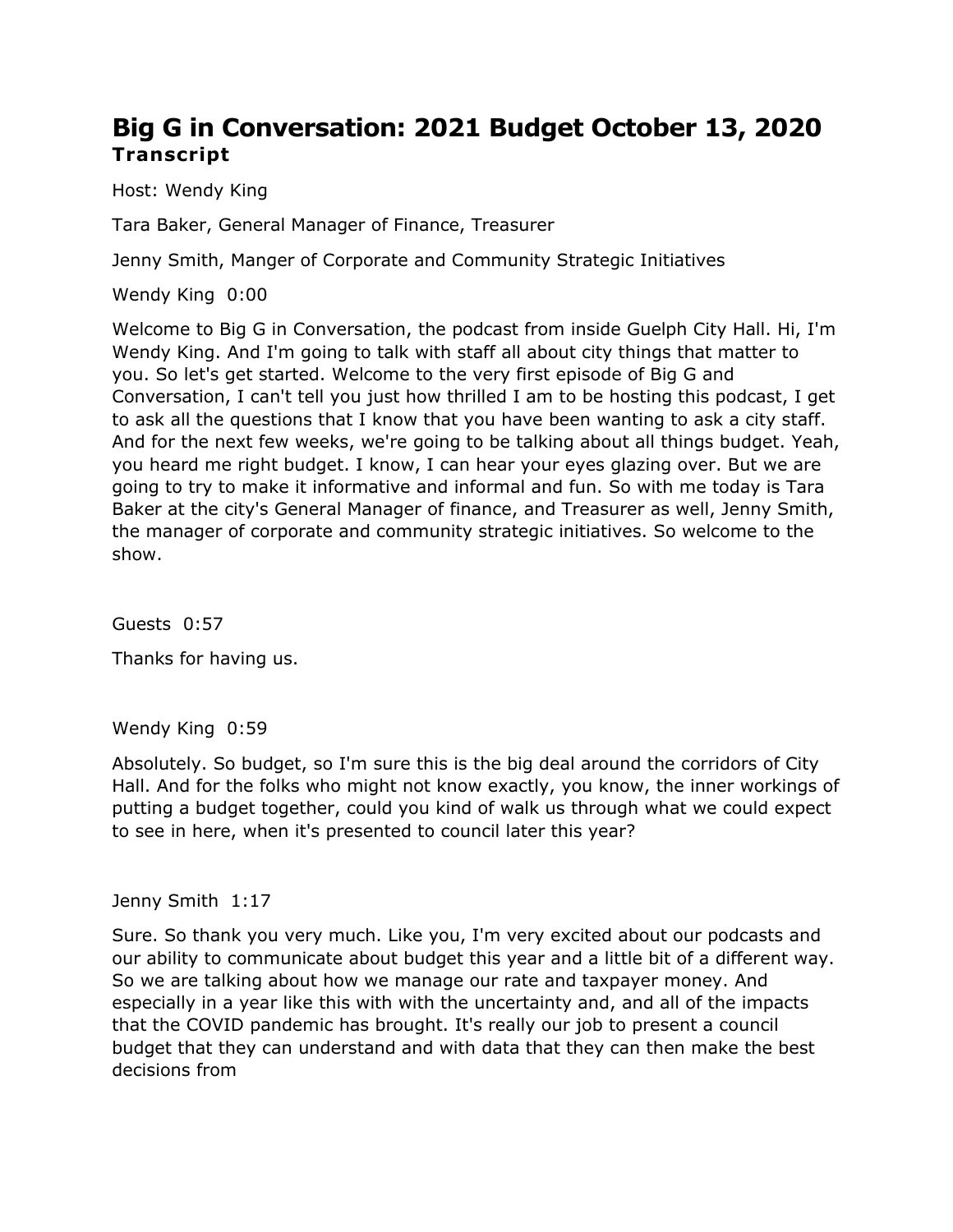#### Wendy King 1:56

 so I'm gonna just assume that you are for sure a numbers person. I am not a numbers person, I'm kind of more of a, you know, word person. And yeah, I don't even do my budget. Well, but but but isn't it kind of in a small way, basically, what you'd be doing with your own house in your, your, your household budget?

## Jenny Smith 2:19

 Absolutely, I think that thinking about the city budget can absolutely be reflective of thinking about your home budget, we have two pieces of our budget, the operating budget and the capital. And if you think about the operating budget as as the pieces of like your day to day expenses, you may have a car lease payment, or you know, your your utility payments on your home and your water payment, for example, for the usage. So that's just like the city, but the scale, you can obviously kind of think about is much different. And then on the capital side, it's the exact same thing, you know, putting money away so that you can replace your roof, happen. And again, you know, the city has, in terms of scale, our capital is much different. We have roads, and we have major facilities, we have bridges, for example, but those still need to be replaced. And we just need to be thinking about the long term plan to make sure we have the money when those things need to be when it gets to the stage that it needs to be that capital improvement needs to done.

#### Wendy King 3:30

 For sure. Yeah. And right now I know that the staff is working on the 2021 budget. So where are you now with that?

#### Jenny Smith 3:40

 I'm sure so we are in the final stages of developing the 21 budget, we have a see it in mid disk in mid November. So we're really excited about where we're going. And we have a lot of new features this year. And the web presence is really going to be a highlight. We really want to make it interactive and accessible to a point that it's never been in the past. And so we're really excited about that. And that's really where our attention is focused right now is trying to make the that that external facing piece, really easy to use and easily understood. considerable amount of work that goes in before it gets to the point that the public

Wendy King 4:33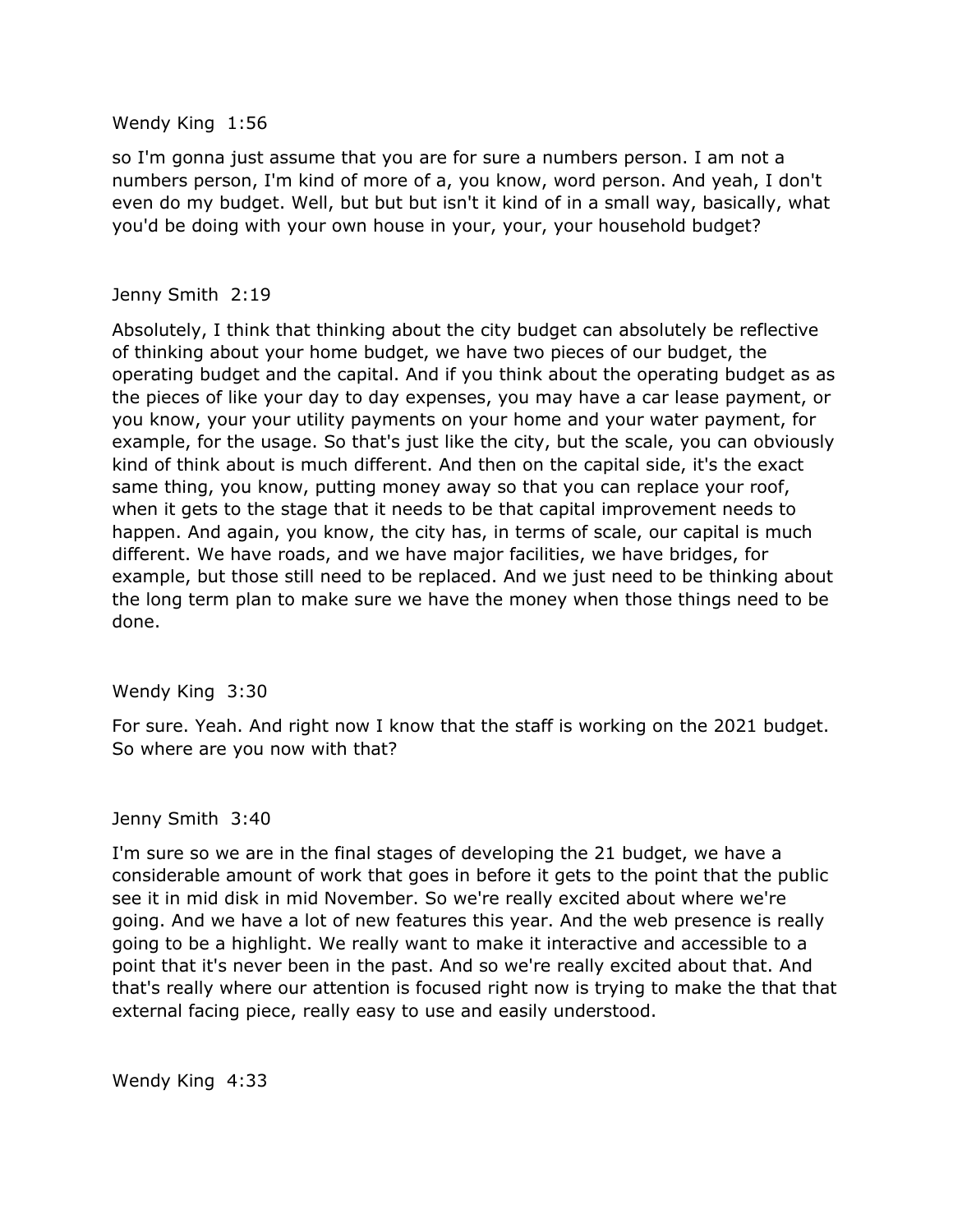Yeah, my understand was just gonna say my understanding was no big binders.

Jenny Smith 4:39

 Yeah, so you know, as many people may realize, the council meetings are all virtual now. And so with virtual council meetings means that we have to think about how we deliver the budget differently this year. And so binders really are not probably the best way to convey information. And so we have really put significant focus on on virtual and having a web presence that's far enhanced from anything we've done in the past.

 Wendy King 5:12 Sorry, Jenny, you were gonna say?

Jenny Smith 5:14

 Yeah, no, I was just really gonna add to what Tara was saying about some of the things that we're doing for the budget this year, which is supposed to really kind of make it a bit more accessible and easier to understand. So one of the biggest changes that we're doing is really how we present the budget. So Tara talked about the operating and capital budget that the city creates. We also look at non tax budget that's funded through rates, fees, and charges and not from property taxes. And on top of that, we also work with local boards and shared services, like the police, the Elliott, the library, and they also put requests into council too. So really, what we're trying to do is, in the past, what would have happened is they would have all come forward and separate from one another. So you can imagine that's an awful lot to take in for Council, and the public has a lot of information there. But this year, what we're doing is we're actually aligning our budget with our strategic plan priorities, and coming forward with one budget.

Wendy King 6:23

Yeah, that's really interesting. So that's a whole new procedure for you guys.

#### Jenny Smith 6:27

 Yeah, it's all very new. And really, the way that we thought about it was if the strategic plan sets out that Council's vision for the community over the long term, and the budget really is the gas pedal. So it's the tool that we use to prioritize those initiatives, and kind of when they can happen, so it's the how, and when we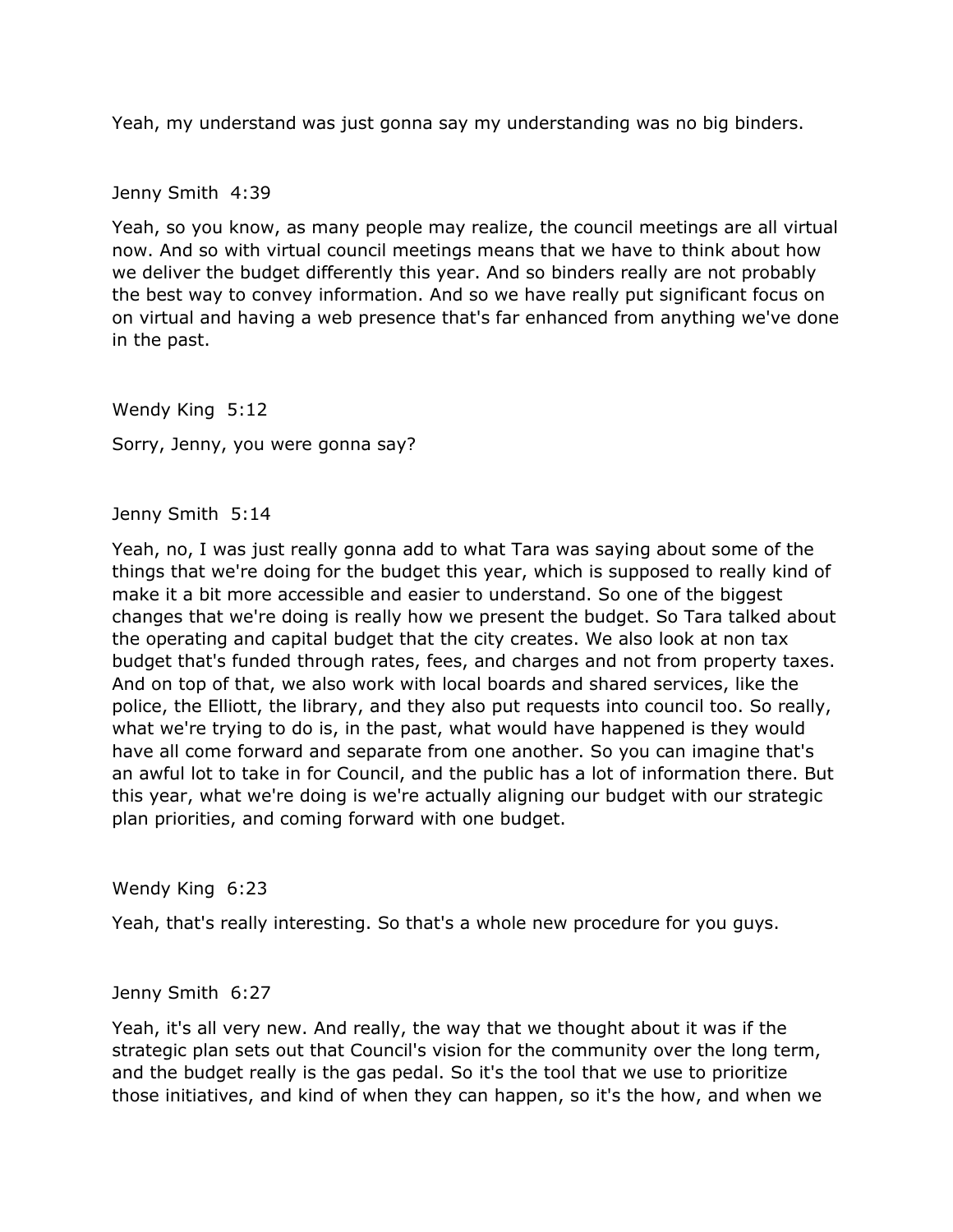implement the things that we want to looking at the funding requirements, the funding available for both the capital and operating portions of the project. So we get to make those decisions of can we do it this year? Or is it gonna have to happen over several years?

Wendy King 7:04

 Yes, exactly. So the strategic plan, for lack of a better description would be maybe like a roadmap of initiatives. So you have all these different priorities for your community, obviously, is that basically it?

Jenny Smith 7:18

 Yeah, that's exactly what it is. And, you know, that's really come from the the community. So we've engaged with the community over a long period of time to understand what are the priorities, and what do we have to do right now. So the strategic plan is just a way for us to kind of it's our map, essentially. Absolutely.

Wendy King 7:39

Exactly. And the 2021 budget presentation is when ladies?

Jenny Smith 7:45

 So it starts on November the 17th. And it starts at 9am. And we'll present the budget all the operating capital, non tax and local boards and shared services. And for each of the five strategic plan priorities.

Wendy King 8:01

 I think it's really interesting, because, you know, when, when those of us that aren't doing this all the time, we just think, Oh, you've started the budget process. And it's like, you've done this now for months, and probably, in effect years previous in some of these ideas. So it's certainly not just a month long job.

Tara Baker 8:23

 No, it's it's definitely not only something that we take a month to pull together. This is there's a lot of work that goes into it. But but like Jenny was saying, this is really reflective, the budget is reflective of everything that we heard from the community. This is not a time where there's new, there's brand new things that are brought up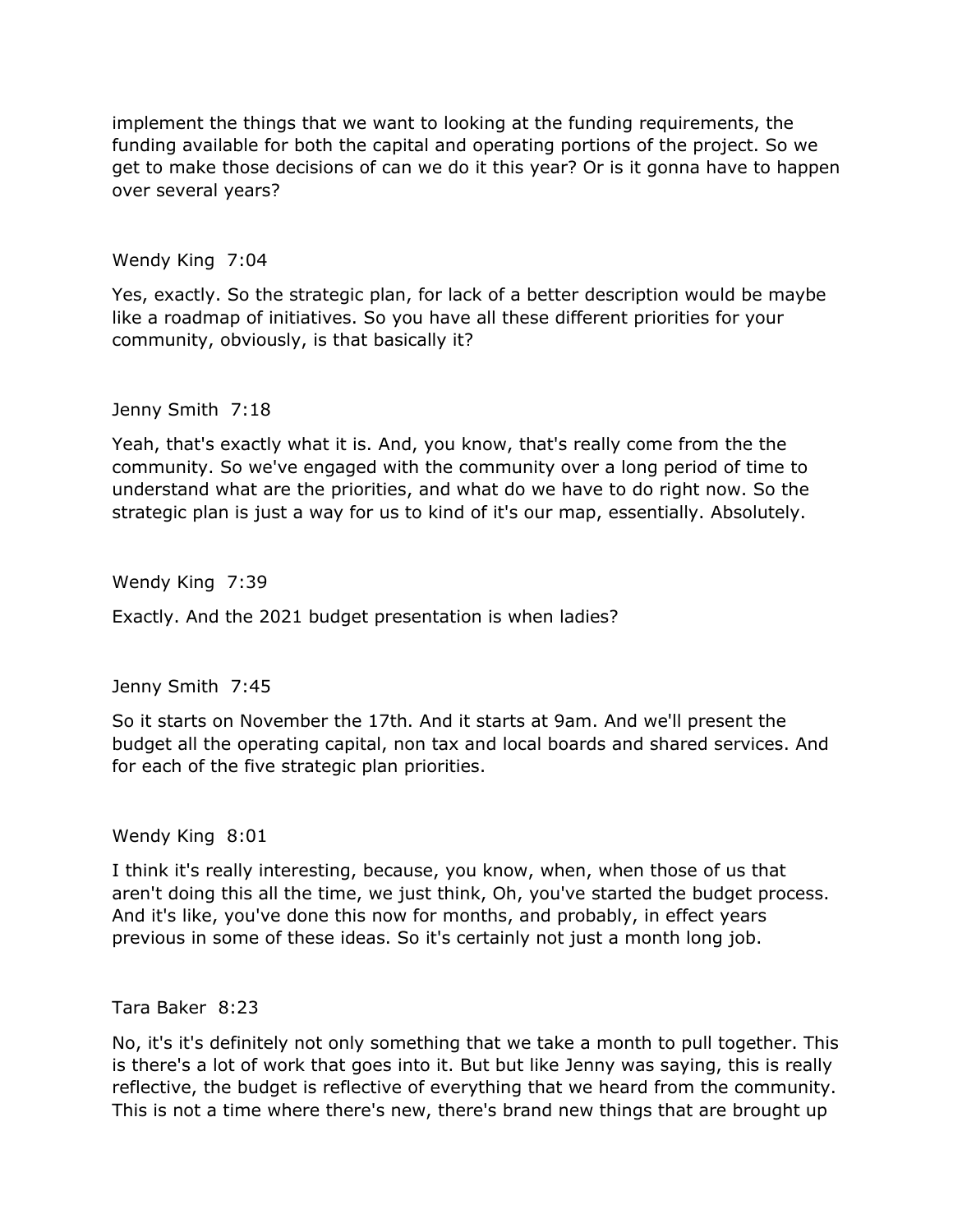where deliberations are continuing. And so really, it's a point in time, where they're making route councils making resource decisions, but nothing that they're deciding on is new. It's it's a continuation of that that roadmap that we've we've spent a lot like these are these are really resourcing decisions that Council have have made or of time developing with community input.

## Wendy King 9:18

 So I browsed your website and taken a look at the strategic plan priorities like sustaining our future. So all the initiatives and then whatever amount of money will be required for each of those is presented then as one whole budget?

## Jenny Smith 9:33

 Yeah, that's absolutely right. So for example, if you look at the sustaining our future, which is really about caring for the environment, responding to climate change, and really where do we go for a netzero future as a community, so all the house transit, electric buses, all those items, that supporting sustaining our future Show will be bundled together so it's easy to see. energy initiatives that are operating or capital projects, like the proposed hub to

Wendy King 10:03

So that's a really creative way of doing it.

Tara Baker 10:08

 Yeah, this is that presentation is completely different from the way we used to present the budget. And we really feel that this is going to provide in terms of a community's understanding of what we do as a city, I think it'll just really make it a lot easier. And so it is creative in terms of comparateur municipalities and how typically, budgets are presented. But we do feel like it's, it's going to enhance the understandability and accessibility of the process immensely.

## Wendy King 10:48

 You know, over my career, I've spent a lot of time of budget meetings at different councils, what have you. And, you know, usually, basically what the taxpayer wants to know, is the bottom line. But I think it's so important to know how we got to the bottom line, you know, if taxes are going up, or if they're not going up, and how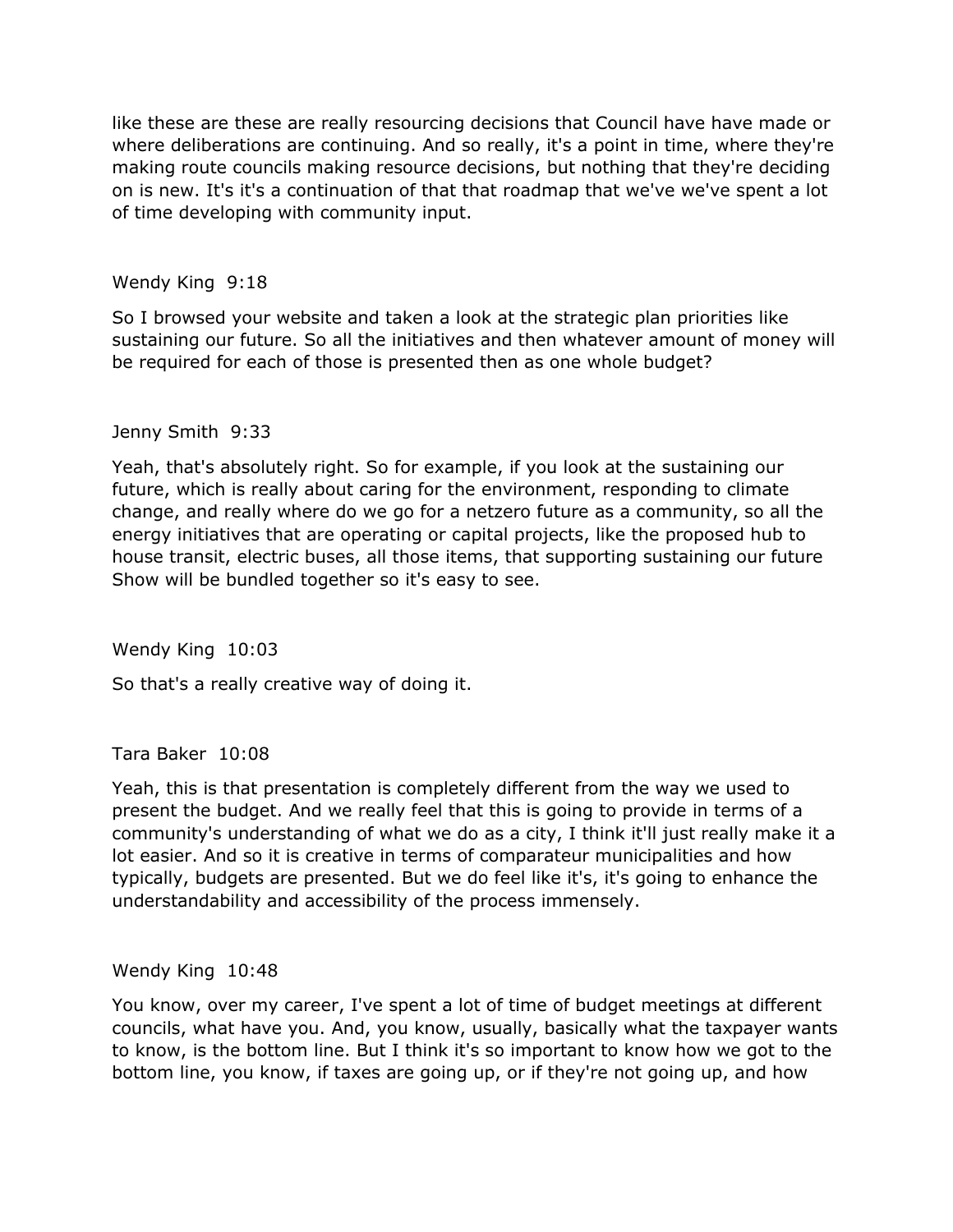you got to that. So I think what you guys are doing is really great to explain it to people before you get that possible shock in the system later in the year.

#### Jenny Smith 11:18

 Yeah, and we will absolutely be talking about what that change is right. So so the budget at the end of the process does determine property tax rates for the next year, as well as our non our what we call our rate model. So our water and our wastewater and our stormwater fees. And so those will be the primary outcome of the budget. And so we'll be having a very transparent conversation about the drivers that are that are included in the change.

#### Wendy King 11:56

 So you had mentioned November 17. But do we have to wait till then to find out what the proposed budget might be?

## Tara Baker 12:04

 So that's a great question, um, no, on on the road or on the journey to November 17. We have a number of meetings with counsel, that will help provide more would say that November Committee of the Whole, we're going to be talking about asset management, and an updated plan, and that that has a lot of good information about our infrastructure renewal strategy. So that's something to be mindful of. And then we're also going to have a workshop on November 10. And that workshop is going to be about our transit strategy and the operations campus. So it's a really complex topic. And I think that having a standalone workshop just to as we get into November 17. And then the actual materials for the November 17 realm. And on November 5, the website will be open, and the community can go and take a look. And as well, we have this podcast platform this year. And so we've got lots of good topics that we're excited to talk about over the next few weeks as context to some of the topics that are going to be discussed on November 17. So I discuss and have counsel in the community, understand, that'll be really valuable meeting will be available on November 5. So there'll be documents in the public well.

#### Wendy King 13:40

 Yes, absolutely. I was just curious to, you know, if someone is a bit old school, can you see it? Can you see it somewhere other than online?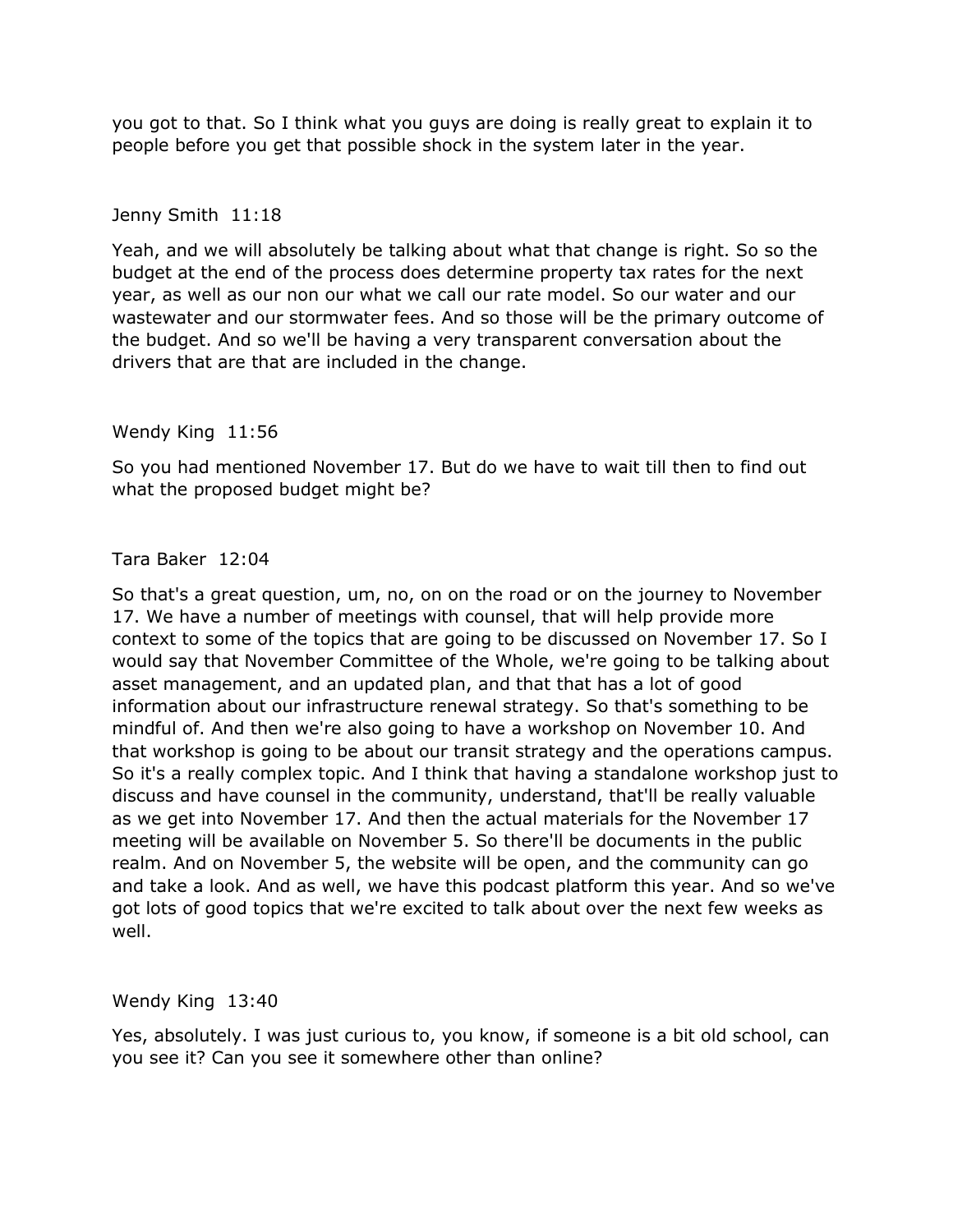Jenny Smith 13:51

 So that's a good question, um, at this point to, it would really only be upon request. So we, we really are looking to our website this year as the the one source of the primary source of information for the budget.

#### Wendy King 14:09

 And also to I mean, here, we are all isolated, somewhere remotely doing doing our jobs. So I'm assuming it's the same with Council and budget deliberations in that it's all virtual, your meetings, etc.

#### Tara Baker 14:26

 day meeting. Typically, the budget had been broken into four different presentation nights. And that really led to I think of why the community may feel that it's difficult to understand how those pieces fit together. And so we're really changing it this year to say it's a one comprehensive budget presentation through on one day, approval in the first week of December. So, yeah, it's all virtual. It's it's online, where you can go to [guelph.ca.](https://guelph.ca) And you can watch the conversation unfold. So our council meetings are virtual. New this year, the budget meeting will be an all and then they'll still be opportunity for delegations and the next week before final

#### Wendy King 15:19

 I know that that's got to have been a major. Gosh, I can't even imagine how you all did your jobs in this crazy world we're in at the moment. But and we're going to talk about that in another podcast is specifically how COVID has impacted all of the work that you're having to do at at City Hall and golf. But it What has this been kind of exciting learning curve for you guys?

#### Jenny Smith 15:47

 Absolutely, I would say that this, this is a year of change. And there's no better way the last point, just in terms of change that I did want to highlight here is, is the the multi year aspect of the budget that's gonna come forward. In the past, it's really only been a single year, and now this year Council is going to see four years of operating budget, we're still only asking for approval of just 21. But it's going to it's over a four year period, given that our strategic plan and our initiatives are long term in nature. And so that then allows the it provides the platform for counsel to or no better year maybe to also bring the change to the budget process. I guess going to enhance the conversation council can have by understanding the impacts